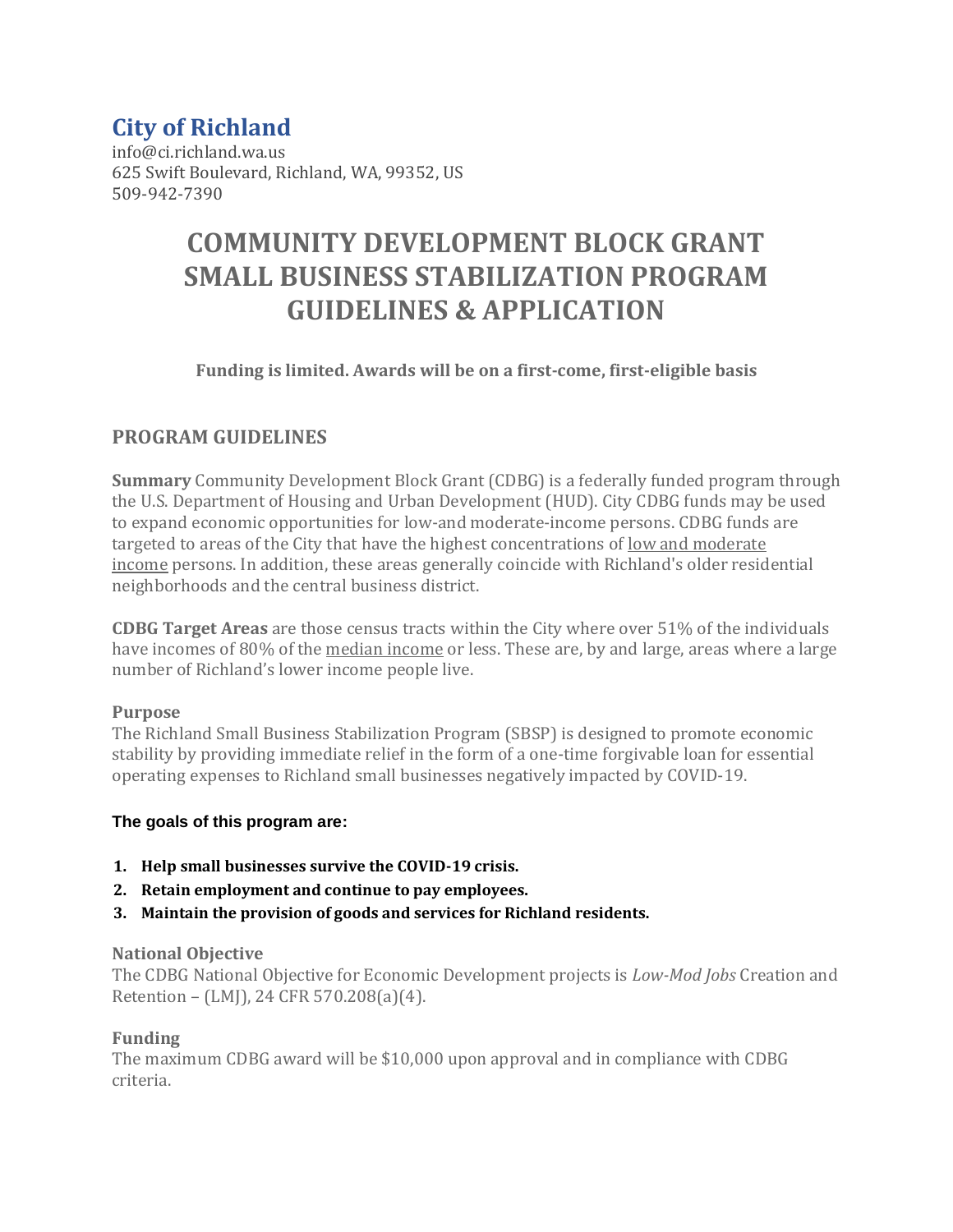## **Eligibility**

A business must meet **ALL** of the following criteria to be eligible to apply:

- Must be a private, for profit business. \*Independent Contractors are not eligible for this program.
- Business and/or any owner may not be suspended, debarred, proposed for debarment, declared ineligible, or voluntarily excluded from participation in federal transactions.
- Businesses must have less than 20 FTE (full-time equivalent employees.)
- The business must have a physical storefront establishment within Richland's city limits.
- Businesses must have a current Richland business license.
- The business must have experienced a negative impact due to COVID-19.
- No national chains. National chains are defined as franchises/for-profit corporations; **except in the case where the franchisee or brand has a Richland-based owner**.
- Operating for at least **24 months**.
- Business may **NOT** be delinquent in State and/or Federal licensing and filings.

If CDBG funds are awarded to a business, the business must meet the following requirement:

- Business will create/retain at least **one full-time or full-time equivalent (40 hours/week) low or moderate-income permanent job (LMI Job) within 12 months.** Moderate-income means less than or equal to 80% of the Area Median Income (AMI). See Section 4 of the application for income and details on how to meet the HUD National Objective for jobs.
- If business is retaining LMI job(s) business must demonstrate clear objective evidence that permanent LMI job(s) would be lost without CDBG assistance.

**Terms** Loan will be forgiven over a one-year period as the business meets the required LMI job creation/retention requirement as outlined in the written agreement. **Eligible Uses (CDBG funds can be used for):**

Rent Mortgage Utilities Payroll Other operating expenses

## **Ineligible Uses (CDBG funds cannot be used for):**

Loan Payments to Small Business Assoc. (SBA) Governmental Uses or Expenses Political Activities Personal Property Savings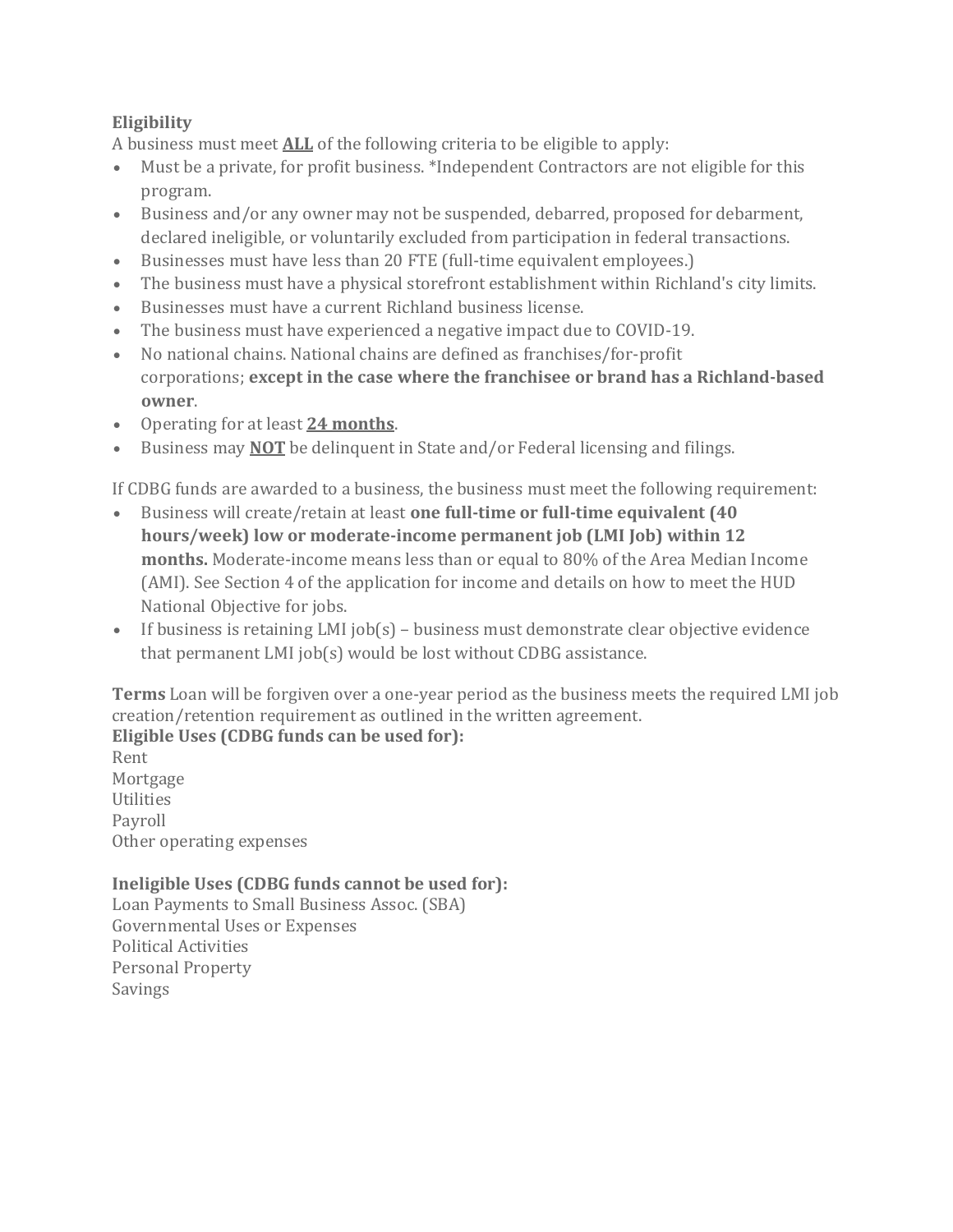## **Application Process**

Applicants must complete and submit a funding application to the City's Development Services Department. Applications will be reviewed on a first-come, first-eligible served basis. All required supporting documentation **MUST** be submitted with completed application in order to be considered for CDBG funding.

Applicants will be notified of their application's approval or rejection and funding amount, by Development Services staff. Amount of funding awarded to a business will be based on need. Once program funding is exhausted, other qualified applicants will be placed on a waiting list if/when additional funds become available.

## **Review Process**

The following priorities will be considered when awarding funds:

- The business provides jobs to low-income individuals.
- The number of jobs that the business sustains during a normal business cycle (pre COVID-19 levels).
- The business demonstrates that it has lost a significant share (50% or more) of revenue due to the COVID-19 pandemic.
- The business demonstrates a strong chance of remaining open post COVID-19.
- The business has operated consistently for two years.
- Priority will be given to businesses located within low/moderate census tracts as defined by HUD.
- All eligibility criteria has been met.

## **\*\*REQUIRED DOCUMENTS\*\***

**You will not be able to leave and return to your application. Ensure you have the following documents ready to upload before begining this form:**

**(1) Business License (2) Proof of Insurance (3) Financial Statement that includes (a) Income Statement, (b) Balance Sheet, (c) Statement of Cash Flows (4) Current signed IRS Tax Return**

**You will also need the followng information to fill out the form: DUNS number, UBI number and Tax ID/EIN**